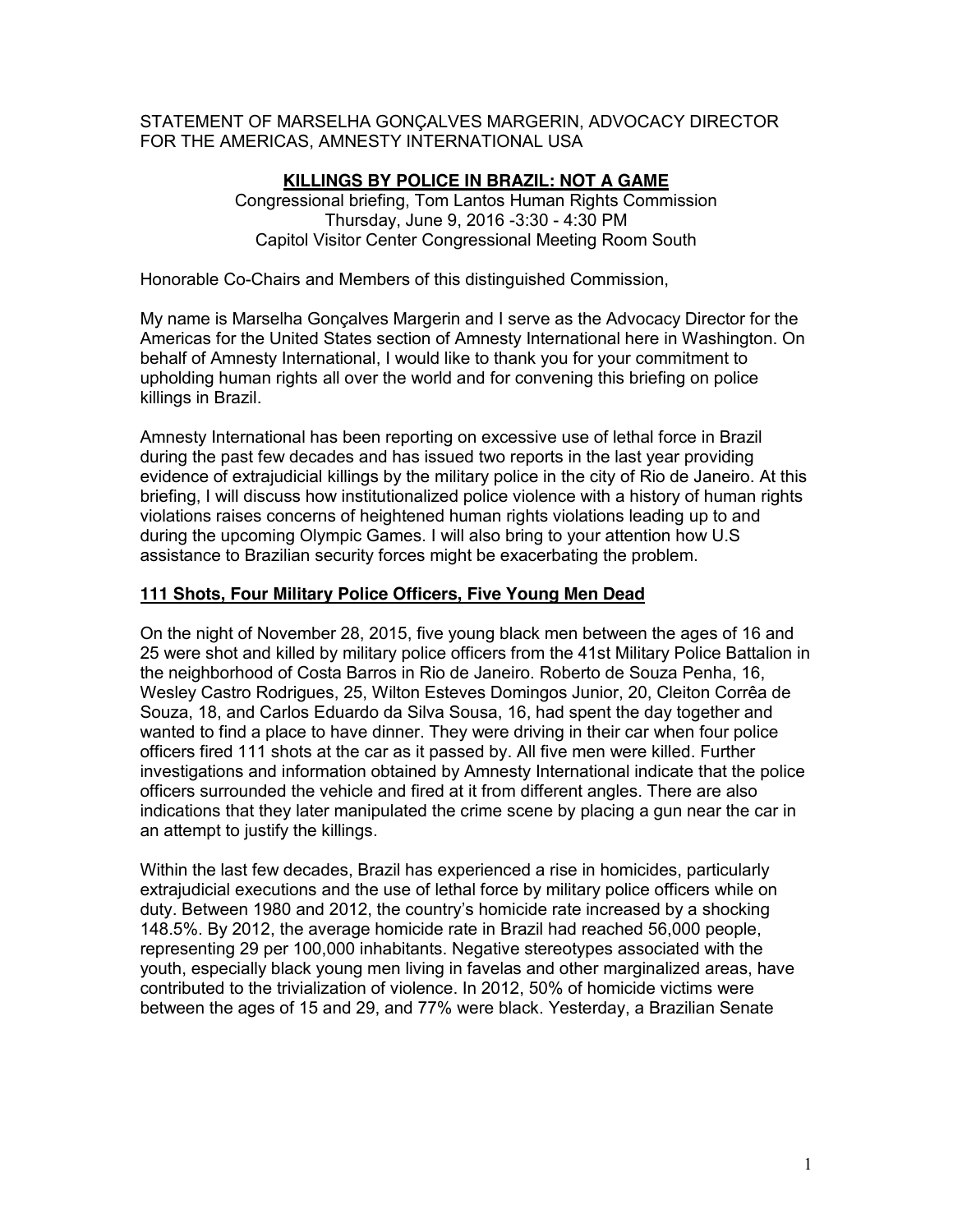investigation commission found that a Brazilian black youth is killed within the country every 23 minutes. $<sup>1</sup>$ </sup>

#### **Historical Context**

Violence and human rights violations were institutionalized as methods of policing under Brazil's military dictatorship, which lasted from 1964 to 1985. The security forces used torture and extrajudicial executions not only for political repression, but also for social control. While the pattern of brutal political repression eased with Brazil's transition from military dictatorship to a presidential democracy, the security structures largely remained. The military police are still responsible for policing the streets with the civil police in charge of investigations. There have been few, if any, efforts to reform the police. Abusive policing techniques persist with wealthier sectors of society demanding that the police act as a force for social control rather than as a measure to ensure public security.

According to Amnesty International's research, military police across Rio de Janeiro have regularly used unnecessary or excessive force during security operations in the city's favelas. Such killings are rarely investigated. When a person is killed as a result of police intervention, a civil police officer files an administrative report to determine if the killing was in self-defense or if criminal prosecution is required. In practice, many cases are filed as "resistance followed by death," which prevents independent investigations and shields perpetrators from civilian courts. By listing police killings as the result of a confrontation, even if there wasn't one, the authorities effectively blame the victims for their own deaths. $2^2$ 

In 2015, Amnesty International released the report *You Killed My Son: Homicides by Military Police in the City of Rio de Janeiro,* which reveals that at least 16% of the total homicides registered in the city in the last five years took place at the hands of on-duty police officers – 1,519 in total. In the favela of Acari alone, in the north of the city, Amnesty International found evidence that strongly suggests extrajudicial executions were committed in at least 9 out of 10 killings by the military police in 2014. Four of these cases involved killings by the military police officers from the Special Police Operations Battalion (BOPE) and two by the Riot Police Battalion.<sup>3</sup>

BOPE is a special police unit of the Military Police of Rio de Janeiro State (PMERJ). It utilizes equipment deemed more powerful than that used by traditional civilian [law](https://en.wikipedia.org/wiki/Law_enforcement)  [enforcement.](https://en.wikipedia.org/wiki/Law_enforcement) It is also known for the use of violent and repressive methods, reinforced by its logo, which bears the image of a skull impaled by a knife over crossed pistols. According to the official BOPE website, the knife in the skull symbolizes "victory over death" and the crossed pistols are the symbol of the military police.

Imagine seeing an official armored vehicle emblazoned with a skull and a sword carrying police who come in shooting—first at the streetlights, then at the neighborhood's residents—announcing, *"We have come to take your souls."* This infamous vehicle is

<sup>1</sup> Na última quarta (8), estive em Brasília para acompanhar a apresentação do relatório final da CPI do Assassinato de Jovens do Senado Federal**.** *Senado Federal.* Retrieved from

http://legis.senado.leg.br/comissoes/reuniao?2&reuniao=4978&codcol=1905

<sup>2</sup> Amnesty International (2015). You Killed My Son: Homicides by Military Police in the City of Rio de Janeiro. *Amnesty*  International. Retrieved from: http://www.amnestyusa.org/sites/default/files/youkilled\_final\_bx.pdf<br><sup>3</sup> Amnesty International (2015). You Killed My Son: Homicides by Military Police in the City of Rio de Janeiro. Amnesty

*International.* Retrieved from: http://www.amnestyusa.org/sites/default/files/youkilled\_final\_bx.pdf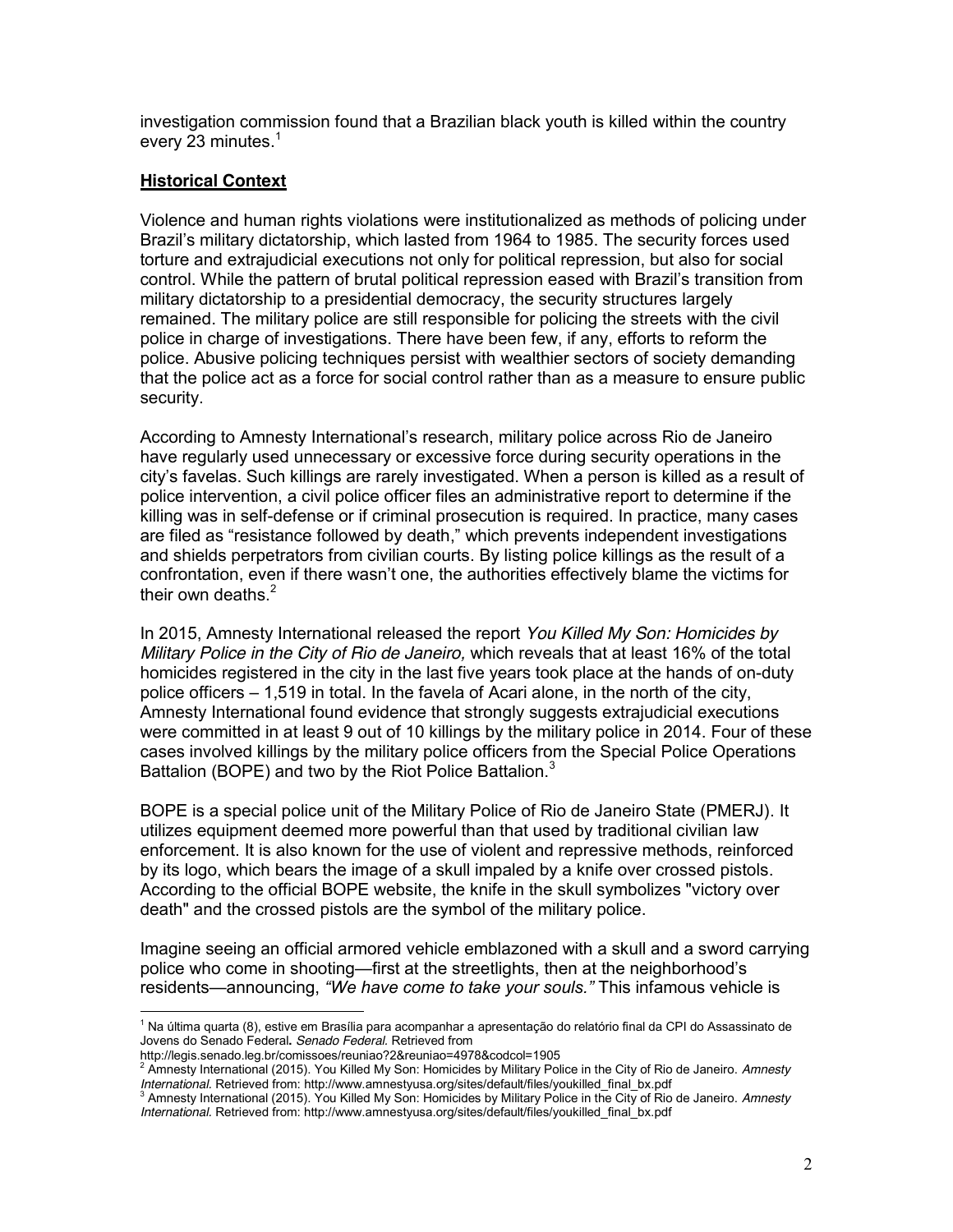known as the BOPE's *caveirão*, or The Big Skull. Ten years ago in a report of the same name, Amnesty International documented this and the other intimidation and confrontation strategies BOPE uses to commit human rights violations, with almost no consequences. On that occasion, then-BOPE commander, Colonel Venâncio Moura explained, "*BOPE operates as it would in a conventional war, where the tank leads the way and the infantry surrounds the enemy."* 

Amnesty International has information indicating that BOPE receives assistance and training from the U.S. Government. We urge the Commission to investigate this further.<sup>4</sup>

In the past, major sporting events in the city were accompanied by increased violence caused by forced evictions to clear land for new sports facilities and forced labor. As a result of the violence, the months around the events saw increased public protest to the violence, to which Brazilian security forces responded with increasing excessive force. In July 2007, Brazil hosted the Pan American Games. In May of that year, military and civil police, along with national security forces, conducted a major public security operation that resulted in the 19 deaths and several injured in the Alemao complex of favelas. Several years later in 2014, Brazil hosted the World Cup and experienced a rise in killings during police operations, many of which were extrajudicial executions. In the state of Rio de Janeiro, there was a 40% increase in police killings and in Sao Paulo, roughly an 80% increase in the months surrounding the World Cup.<sup>5</sup>

The city of Rio de Janeiro will soon be home to the Olympic Games in August of 2016. Given the history of human rights violations committed by Brazilian security forces surrounding major sporting events hosted in the country, Amnesty International is concerned about the potential risk of human rights violations prior to and during the Rio 2016 Olympic Games.

Amnesty International has worked since 2013 to document cases of police repression of mostly peaceful protests in the host cities of the World Cup and cases of extrajudicial executions and police killings in Rio de Janeiro. Amnesty International has also monitored the implementation of Brazilian national laws and policies related to public security and mega-sporting events. In 2013 and the weeks leading into the 2014 World Cup, Brazil witnessed numerous protests and demonstrations in which Brazilians expressed their discontent with increased public transportation costs, high World Cup spending, and insufficient investment in public services. The police response to the wave of protests was, in many instances, violent and abusive. Military police units used tear gas indiscriminately against peaceful protesters – in one case even inside a hospital – fired rubber bullets at people who posed no threat, and beat people with hand-held batons. During the period of the World Cup itself, restrictions on peaceful assemblies were strengthened and the police used unnecessary or excessive force against protesters.

On April 2014, the streets of Rio de Janeiro's Maré complex of favelas, which are home to around 145,000 people, were subject to a military intervention by roughly 2,700 federal army troops. As a result of an agreement between state and federal authorities, the military forces were to remain there until shortly after the World Cup ended.

<sup>&</sup>lt;sup>4</sup> Amnesty International (2005). Brazil Report: "They come in shooting": Policing socially excluded communities, seen at:<br>https://www.amnesty.org/en/documents/amr19/025/2005/en/

<sup>&</sup>lt;sup>5</sup> Amnesty International. (2016). Rio 2016 Tactical Campaign: Violence has no place in these games! Amnesty *International.*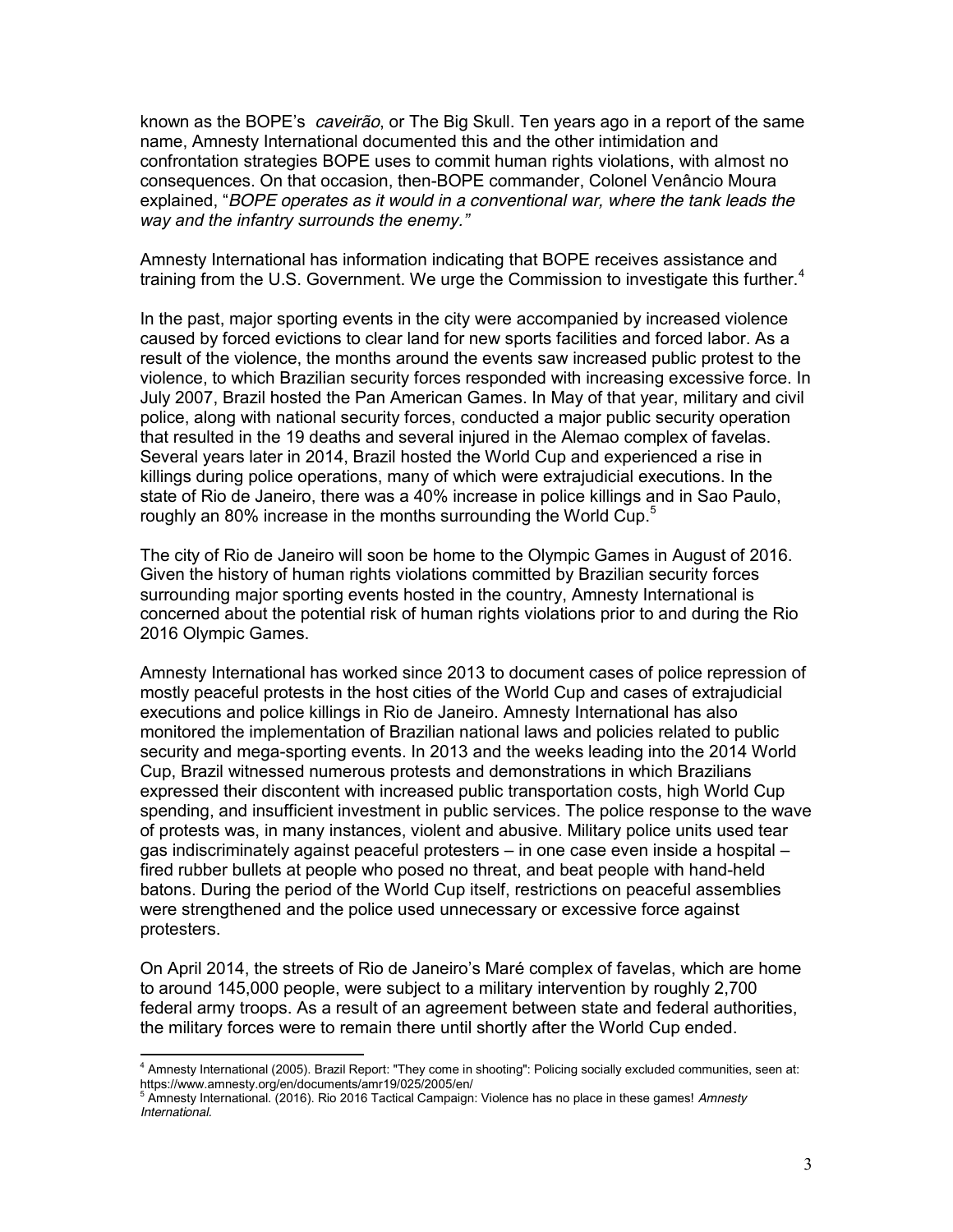However, they stayed for over one year, leaving in June 2015. The framework for this type of operation was defined in a December 2013 document issued by the Ministry of Defense called the "Guidelines for Law and Order." These guidelines provide for the use of armed forces in situations other than war. Namely, they outline law and order operations including those during mega-sporting events.<sup>7</sup> Residents of Maré reported several abuses committed by the army during the period they were deployed there, including physical violence and indiscriminate shootings. In February 2015, 29-year-old Vitor Santiago Borges was shot by members of the armed forces in Maré. He was paralyzed as a result of his injuries. The authorities not only failed to provide him or his family with adequate assistance, they also did not conduct a full and impartial investigation into the shooting.

Considering the use of lethal force during past mega-sporting events and the prevalence of extrajudicial executions in Brazil, it is likely that Brazilian military and federal police authorities will re-adopt the above-mentioned security techniques for the 2016 Olympics. Armed forces will again be deployed to an unknown number of favelas, increasing the risk of abuses and the number of police killings and extrajudicial executions carried out during police operations. In March of 2016, the Brazilian Government approved a counter terrorism law to restrict the right to peaceful assembly and to criminalize protesters. The Counter Terrorism Law (Law 2015/2016), which has been criticized by local human rights organizations as well as the Organization of American States and the Office of the United Nations High Commissioner for Human Rights, contains vague definitions and is subject to arbitrary interpretations when applied. Furthermore, the law could easily be used to criminalize protesters and unduly restrict the rights to freedom of expression, association, and peaceful assembly.

# **U.S. Assistance to Brazil**

According to the State Department, the United States and Brazil are committed to building a sustainable partnership that seeks to maintain economic and political relations on mutual concerns regarding economic growth, international peace and security, human rights, and the enhancement of defense and security. Particularly with the Olympics approaching, it is incredibly important for the U.S. to be conscious of the growing problems related to police abuse and lethal security tactics in Brazil.

# **Military and Police Training**

The majority of U.S. assistance to Brazil is provided through the State Department and USAID and is funded through annual appropriations by the Department of Defense and the Department of State. In April 2010, the U.S. and Brazil signed a Defense Cooperation Agreement, which was followed by the establishment of the Defense Industry Dialogue and Collaboration on Law Enforcement in 2015. These agreements seek to promote military-to-military cooperation including information exchanges, combined military training, and joint military exercises. Since the  $1940s$ , <sup>10</sup> the State Department has been providing International Military Education and Training (IMET) aid to Brazil, with approximately \$625,000 earmarked for 2015 and 2016.<sup>11</sup>

 $\overline{a^7}$ ibid

<sup>10</sup> Mott, W.H. (2002). United States Military Assistance: An Empirical Perspective. *Greenwood Press*. Westport, Connecticut.

<sup>11</sup> Brazil: Military and Police Aid (Programs). (2016). *Security Assistance Monitor.* Retrieved from: http://securityassistance.org/data/program/military/Brazil/2010/2016